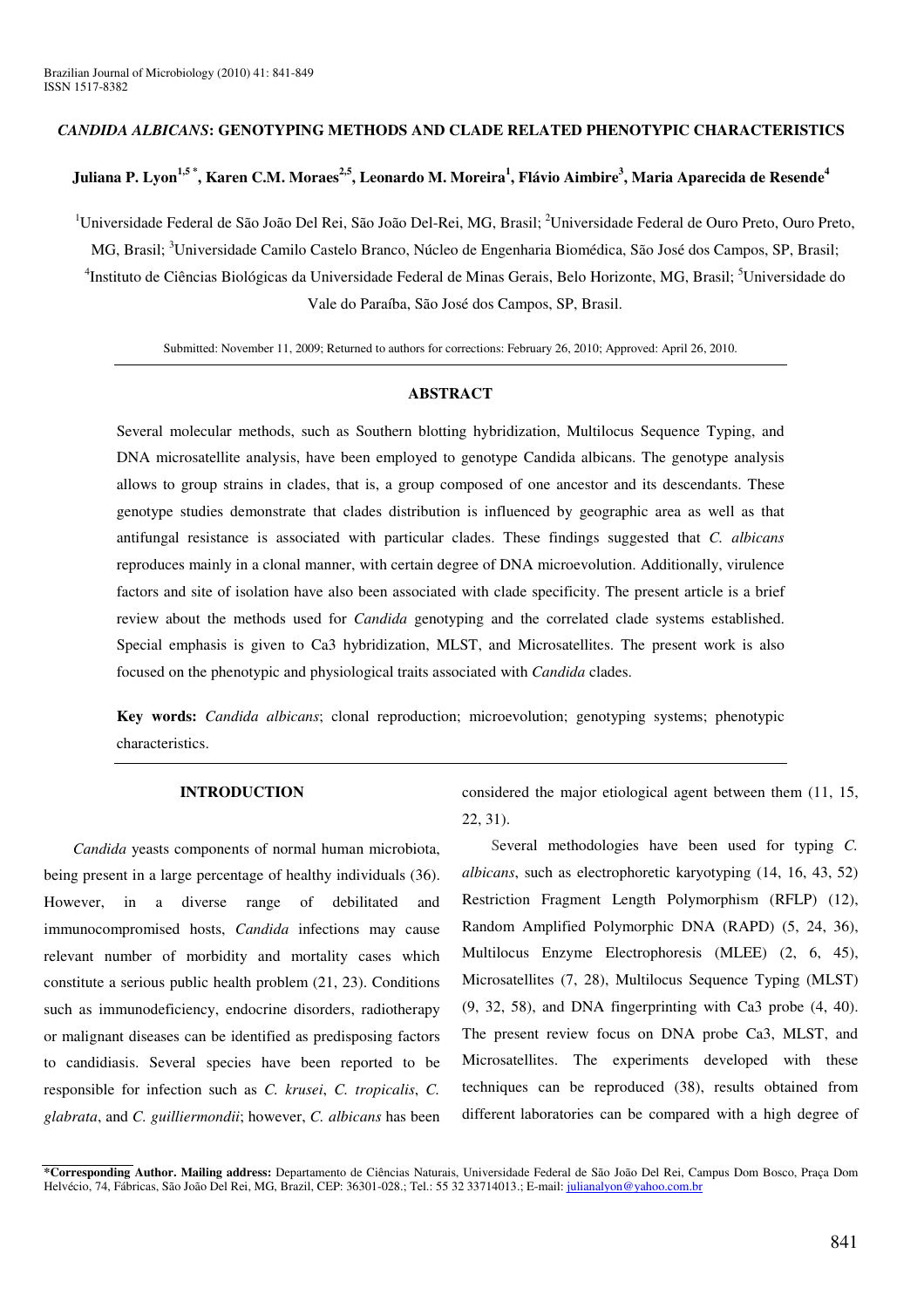confidence (49). The techniques mentioned are employed for the classification of *Candida* strains into groups formed by a single ancestor and its descendants, which are also called clades.

*C. albicans* is a diploid specie with substantial heterozygosity (37), but predominant reproduces in a clonal mode (27, 30, 42). The genomic microvariation that has been documented for multiple *C. albicans* isolates from single patients (8, 27, 39, 47) occurs due to recombination (57), mitotic crossing over (37), and ploidy changes based on chromosome morphological alterations (48, 59).Odds *et al*., (33) suggested that the population of cells colonizing or infecting a particular site in a patient comprises a mixture of cells with nearly identical genomes.

The identification of microvariation between strains helps to understand the dynamics of the genetic microevolution in *Candida* population, and its connection with the appearance of drug-resistant strains. Moreover, *C. albicans* and related species undergo spontaneous high-frequency switching among a limited number of general phenotypes that reflect an immediate environmental influence such as sensitivity to antifungal agent, assimilation of carbohydrates, and even morphology alterations of the colony (54). These immediate changes in *Candida* species reflect alterations in the pattern of gene expression, required for the adjustment of their metabolic reactions needed for the maintenance of their cellular homeostasis. Thus, modern methodological techniques have been used in order to discriminate the strains in a systemic fungal infection, which is crucial for early and specific initiation of antifungal therapy.

Considerable conserved extensions of DNA are present between *C. albicans* strains, because in these organisms, microevolution works as a result of local evolutive mechanisms. The individuality of each strain can be detected based on specific tandem repeats sequences randomly distributed over the genome, which are highly polymorphic between the individuals. DNA fingerprinting techniques provide quantitative data that reflect the precise genetic distance between strains. In this way, the strains analyzed can be classified as identical, related or non-related.

In clinical investigation, DNA fingerprinting methods help on strain discrimination and on the answering of epidemiological questions such as: (i) understanding the dynamics of an infectious organism in a human population, (ii) comprehending the relationship between commensalism and infection, (iii) identifying the origin of an infection, and (iv) monitoring the emergence of drug-resistant strains (54). If such questions are solved, molecular genotyping can impact on the management of *Candida* infections.

A detailed view on *Candida* genotyping classification is discussed in the present review, and a final correlation between the phenotype characteristics of the strains and their association with clade groups is present.

#### **DNA fingerprinting with C3a probe**

One of the most common methodologies employed in genotyping through DNA fingerprinting is Restriction Length Polymorphism (RFLP) followed by the Southern blot technique and specific probe hybridization. The most successful hybridization probes for fungi are fragments containing repetitive genomic sequences, such as Ca3 (54). Ca3 is a moderately repetitive 11-kb *C. albicans* gene fragment which has been used as an effective DNA fingerprinting probe in several epidemiological studies.

When probed with the entire Ca3 fragment, EcoRIdigested DNA of *C. albicans* strain 3153A exhibit patterns composed of 10 to 20 bands of relatively high intensity and 4 to 6 bands of low intensity (1, 54). While the entire pattern of hybridization has been used to assess the relatedness of isolates, the subset of hypervariable bands have been used to monitor the microevolution of strains at sites of infection or carriage (51, 54). The software Dendron is employed to generate dendrograms, through computational analysis of the patterns obtained by Southern blotting hybridization. The software combines the results of image processing, gel image analysis, computation of similarity coefficients, genesis of dendrograms, and is also able to storage the data for future retrospective analyses (54). Because Dendron retains the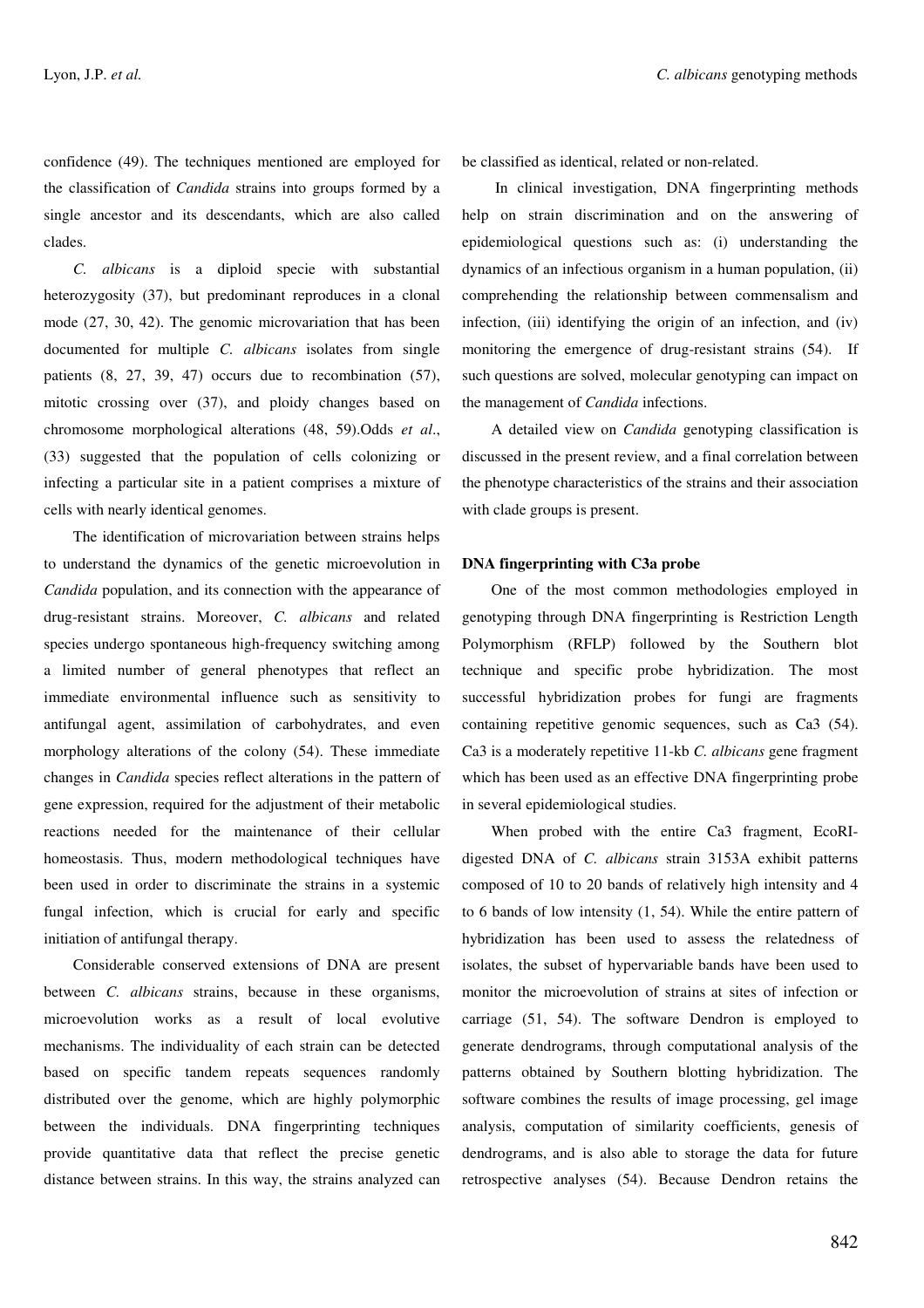digitized Ca3 Southern blot hybridization pattern of every *C. albicans* strain analysed, and retrospectively compares all newly analysed strains with all previously analysed strains, a data bases for epidemiological studies have been developed. These data have been considered in the analysis of geographical distribution, transmission, and strain specialization (54).

The fingerprinting of *C. albicans* employing Southern blot hybridization with the midrepeat sequence Ca3 has proven to be reproducible and highly amenable to computer-assisted analysis (38). Pujol *et al* (38) used Ca3 fingerprinting to analyse the genetic relatedness of a small collection of *C. albicans* isolates recovered in the United States of America, and clustered the samples into three groups named I, II and III. Subsequently, Blignaut *et al* (3) analysed the genetic relatedness of *C. albicans* collected from the oral cavity of HIV positive and healthy South African individuals. This work revealed a South African specific group, named SA. This *C. albicans* group is present in 53% of isolated collected from black South Africans and it is also present in 33% of the isolated collected from white South Africans. These results clear demonstrated an interesting pattern of racial differences in host colonization. Furthermore, Pujol *et al* (40) identified the presence of a European-specific group (group E), and this group represented 26% of European *C. albicans* isolates. It is also interesting to note that when samples obtained in USA Southwest and South America were analysed from genetic relatedness, no isolates clustered into group II (40). The importance of this series of articles was the establishment of clades with specific characteristics that can be compared with future epidemiological assays.

Soll and Pujol (55) analyzed the geographic distribution of *Candida* isolates according to the clade system developed in the previous works. According to these authors, isolates belonging to clade I were consisted in the major group in North America, and were less representative in South Africa and Europe. Isolates belonging to calde II represented a relatively small population in North America, Europe and South Africa and this population was absent in South America and

Southwest US. Clade III isolates corresponded to 23 and 24% of South America and North America isolates respectively, but ranged from 6 to 7 % among samples obtained in South Africa and Europe. Clade III isolates were more prevalent in Southwest USA (51%). Moreover, the authors analysed the regional distribution of the isolates belonging to group SA, which is strongly represented in South African strains but was poorly represented among the *C. albicans* strains from other regions studied. The distribution of Clade E isolates was predominant in Europe and appeared in a lower percentage rates in other geographic sites. Based on the above observations, and in the presence or absence of the intervenient retrotransposon IS1 sequence in the 25S rRNA gene, Soll and Pujol (2003) also speculated an evolutionary relationship between *C. albicans* strains. According to their analysis, a phylogenetic tree was suggested and in which the SA group diverged from the other strains in the initial of the evolutionary process; the other strains looked to be more correlated between themselves. That is, a common ancestor derived the SA clade and another branch. Clades I, II, III and E are derived from this earlier branch.

Another interesting work was developed by Edelmann *et al* (18) using DNA fingerprinting with Ca3 probe. They verified the genetic relatedness of *C. albicans* cultures obtained from human and animal sources. The phylogenetic analysis did not reveal the existence of species-specific lineages, which suggested that animals could be possible resources for *Candida* infection. However, although no species specificity has been demonstrated, different *C. albicans* clades may differ in the frequency in which they colonize various species.

DNA fingerprinting with the complex probe Ca3 thus represents an interesting method for *Candida* genotyping which has been contributing to the understanding of the differences between strains traits.

## **Multilocus Sequence Typing**

Multilocus sequence typing is a highly discriminatory and practical approach to distinguishing strains within microorganism species (29). Molecular typing data obtained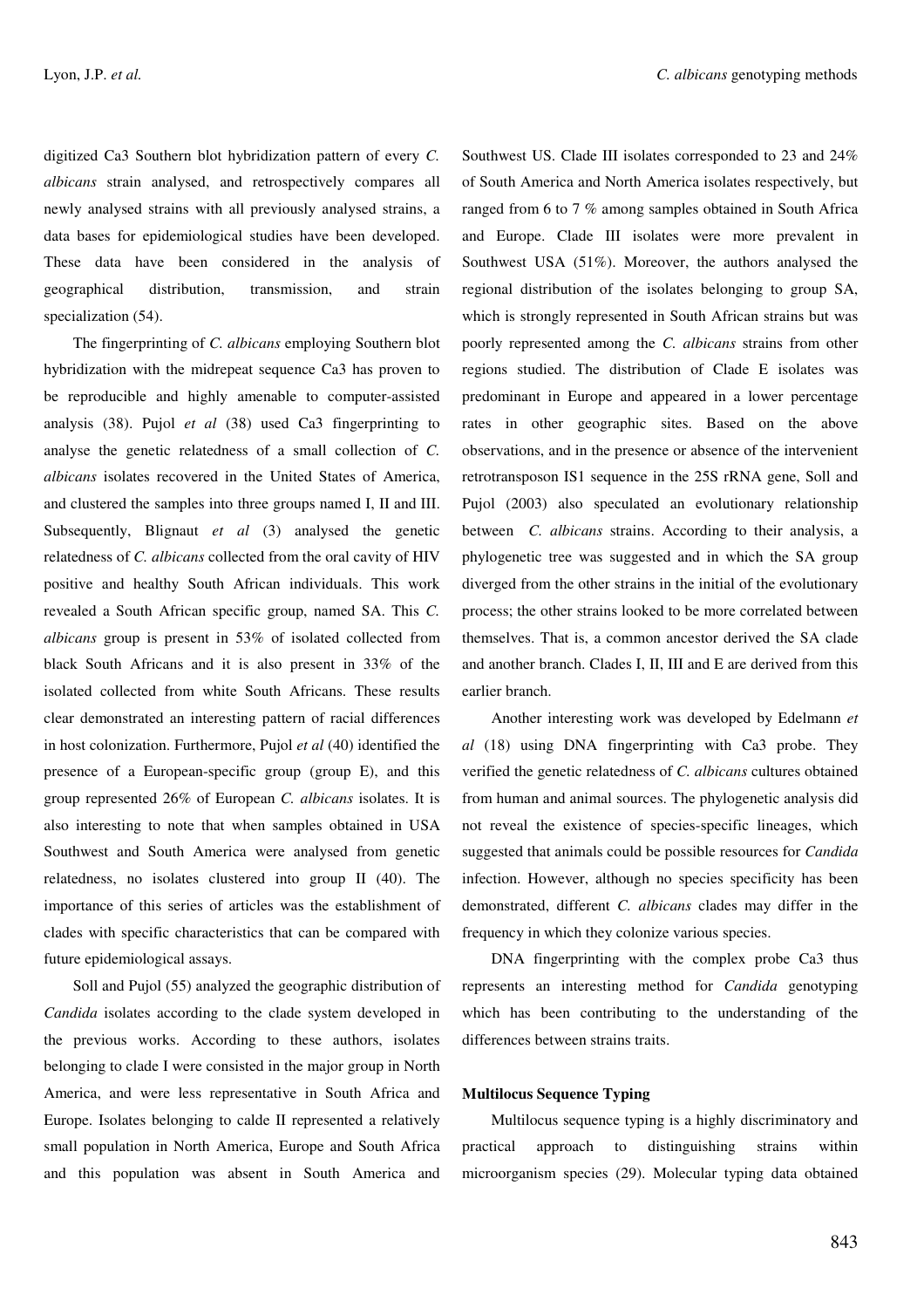through MLST can be shared via internet (http://www.mlst.net), allowing global epidemiologic analysis. The technique is used for typing multiple loci in the genomic DNA and became the method of choice for *Candida* typing (9, 10). MLST involves DNA amplification by Polymerase Chain Reaction (PCR) followed by DNA sequence. It measures the DNA sequence variation in a set of housekeeping genes and characterizes strains by their unique allelic profiles. The characterization is based on the analysis of nucleotide polymorphisms of the sequences of approximately 450- to 500 bp internal fragments (loci) of housekeeping genes. For each housekeeping locus, different sequences present within the species are considered as distinct alleles. The large number of alleles at each housekeeping gene analyzed permits the construction of different allelic profiles. These data can be used to construct a dendogram using the matrix of pairwise differences between their allelic profiles that can be assumed to be derived from a common ancestor.

Bougnoux *et al* (9) and Tavanti *et al* (58) were the first researches that described a set of gene fragments for MLST of *C. albicans*. Based on these previous efforts, Bougnoux *et al* (2003) developed an optimized protocol for MLST of *C. albicans*. The authors proposed the following set of gene fragments as international standard protocol for MSLT in the fungi: *AAT1a, ACC1, ADPI, MPIb*, *SYA1, VPS13,* and *ZWF1b*. This set yielded unique diploid sequence types for each isolate tested.

According to Chowdahry *et al* (13), MLST can be applied to define genetic relatedness of sequential *C. albicans* isolates, achieving equal or even better results than when the analysis is performed by Ca3 Southern hybridization. Similarly, Robles *et al* (44) demonstrated that MLST is at least comparable with random amplified polymorphic DNA (RAPD), multilocus enzyme electrophoresis (MLEE) and Southern blotting in discriminating *C. albicans* strains.

When data obtained by MLST for *C. albicans* were analysed by unweighted-pair group method with arithmetic mean (UPGMA), the major clades obtained correlate extremely well with clades defined by DNA fingerprinting by Ca3 hybridization, except for clade E (34). Based on the results, MLST possesses four well defined clades, designated 1 to 4. It is important to mention that an arbitrary *p* distance cutoff was employed to delineation of *C. albicans* clades. A minority of isolates can shift to different clades as data set grows. However, the largest clade groups are stable (34).

Tavanti *et al* (56) developed an interesting study analyzing a collection of 416 *C. albicans* isolates that clustered into 11 groups by MLST, named from 1 to 11. Fifty percent of the isolates belonging to group 5 were resistant to Fluconazole and Itraconazole and isolates that demonstrated resistance to flucytosine were concentrated into groups 1, 5 and 6. However, the number of isolates was too low to allow definitive conclusions.

The correspondence between the clade systems developed by MLST and Ca3 hybridization is remarkable, because epidemiological studies performed with both methodologies can be compared. Regarding the anatomical sites, the proportion of isolates from blood and other sterile sites that belonged to clade I was lower than in the other major clades. Considering clade I isolates, Four out of five isolates belonged to cluster 1 when eBURST algorithm analysis was performed. Similarly, clade II isolates were related to cluster 2, clade SA isolates corresponded to clade 3, and clade E isolates to clade 4. Clade III isolates, as determined by Ca3 hybridization, corresponded to clusters 9 or 10 when analyzed by eBurst algorithm. In a comparable study, Odds *et al* (32) evaluated 1391 isolates and demonstrated that 97% of them could be grouped in one of the 17 groups or clades based on their MLST profile. Groups 1 to 4 comprised the majority of the isolates and these groups corresponded to clades I, II, III and SA respectively, as determined by Ca3 hybridization. Similarly, Clade 11 corresponded to clade E. This study also established that the proportions of A, B, and C genotypes, defined by the presence or absence of an intron in the ribosomal DNA region, differed significantly among clades. In this work, 93% of strains in clades 1 and 2 were type A. Furthermore, North American isolates were predominantly assigned as clades 1 and 3 and 40% of African isolates were grouped into clade 4.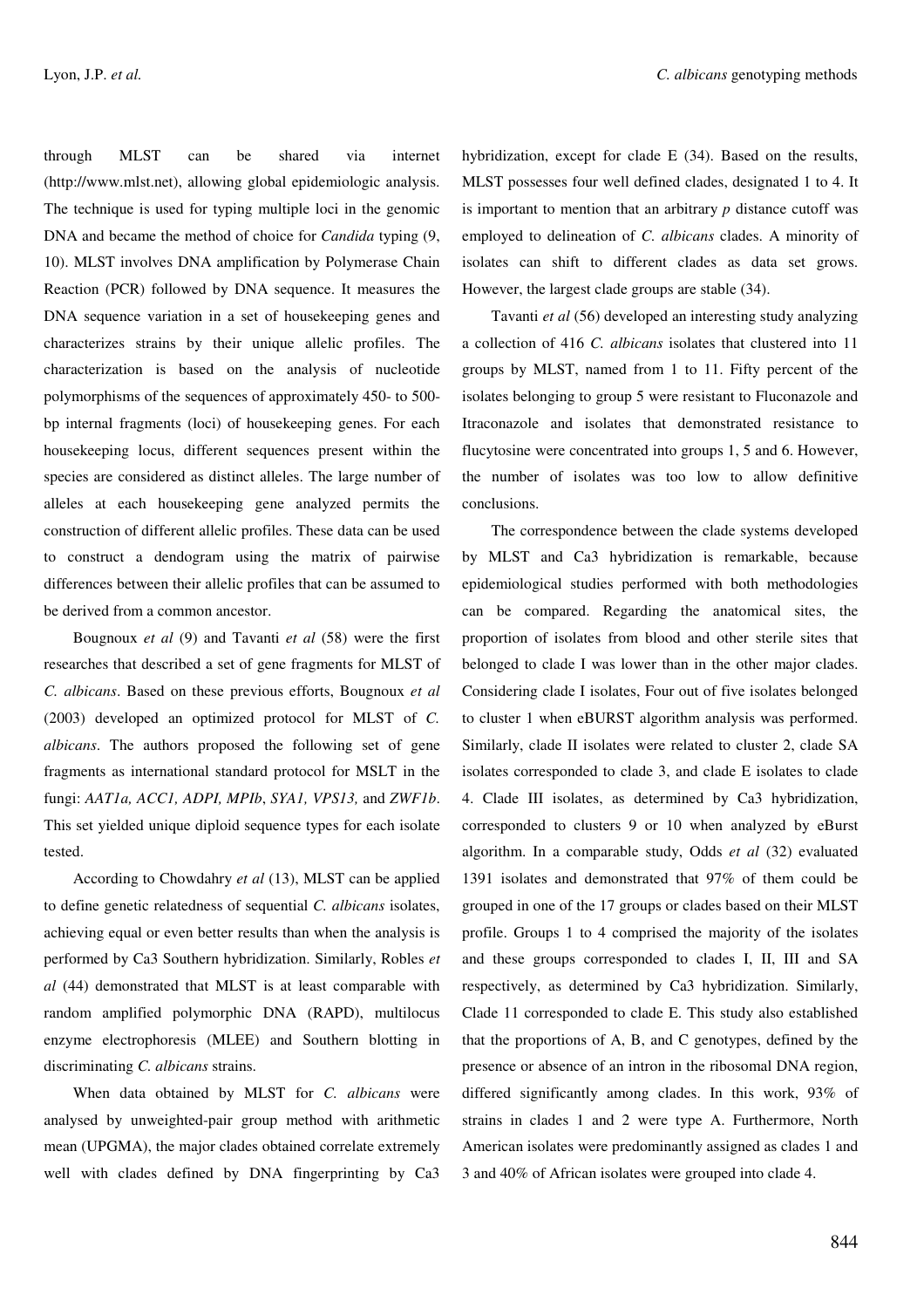The studies mentioned above demonstrated that results obtained by MLST can be compared with those obtained by Ca3 hybridization, although the correlation could not be completely demonstrated for all clades. This is an interesting point, due to the possibility of using the results obtained in epidemiological studies. Considering the practicability of the MLST experimental performance and analysis, it is considered as the method of choice for *Candida* genotyping, which has been largely contributing to the understanding of the evolutionary origins of *Candida albicans* different strains.

#### **Microsatellites analysis**

Microsatellites are short tandem repeated sequences interspersed randomly through the nuclear and organelles genome, and basically the repeating unit consists of fragments shorter than 10 bases pair (bp). Between the individuals the repeating units number found in the microsatellite varies, which contributes with allele polymorphisms. Besides, the microsatellites are quite unstable and high polymorphic due to mispairing slippage during replication, which lead to their expansion or contraction, and also point mutations inside or outside the repeated region in the genomic structures (53). Interesting they present mendelian codominant inheritance and PCR typing simplicity which make them useful to identify hereditary relationships and for genotyping microorganisms. Microsatellite DNA typing can provide important correlations between genotypes and location of infection, degree of virulence, or drug susceptibility. Such correlations are crucial for proper, large-scale epidemiological analysis (53).

Using microsatellites as molecular markers for microorganisms' genotyping, several polymorphic microsatellite loci were identified in the genome of *C. albicans* (25). Sampaio *et al*. (46) described a microsatellite locus (CAI) in a non-coding region in the genoma of *C. albicans* and evaluated its applicability to accurately differentiate strains. The discriminatory power of this locus is the highest for any loci tested. Liu *et al*. (25) developed a study employing polymerase chain reaction-single strand conformation polymorphism (PCR-SSCP) of CAI microsatellite for genotyping of vulvovaginitis *C. albicans* isolates. The molecular results showed a correlation between the groups characterized and their antifungal susceptibility profile. The isolates belonging to the dominant genetic related groups (named as groups A, B, C, and D) were susceptible to amphotericin B, flucytosine, ketoconazole and fluconazole. *C. albicans* genotype A was less resistant to azole antifungals, and *C. albicans* genotype B was more resistant to itraconazole. Also, Fan *et al*. (19) reported that the frequency of *C. albicans* with the dominant genotypes (A to D) from patients with severe vulvovaginal candidiasis was significantly higher than that from patients with mild-to-moderate vulvovaginal candidiasis. This suggested that the CAI genotype distribution of *C. albicans* strains is correlated with the severity of vulvovaginal candidiasis. Typing of independent *C. albicans* strains from sputum and other extragenital clinical samples indicated that few of the strains had the same or similar CAI patterns. These researchers suggested that the distribution of the dominant genotypes in the *C. albicans* strains from the vaginas of asymptomatic women, from extragenital sites, especially the gastrointestinal tracts and oral cavities of women with vulvovaginal candidiasis and from the penises and oral cavities of men will be helpful in elucidating the source of the infection.

## *Candida* **clades and phenotypic variations**

The identification of major *Candida* clades has lead to the investigation of characteristics that could be related to each group. Since clades persist in the same geographic area and recombination is not a frequent event, the evolutionary process inside each clade may occur independently, and this fact may have contributed with the development of specific phenotypes. According to Soll and Pujol (55), every aspect of *C. albicans* biology and physiology should be reassessed in this basis.

In Pujol *et al* (41) the authors demonstrated that natural resistance to flucytosine was restricted to group I isolates; 96% of the isolates studied had increased minimum inhibitory concentrations for flucytosine belonged to group I. Dodgson *et al* (17) showed that both decreased susceptibility and increased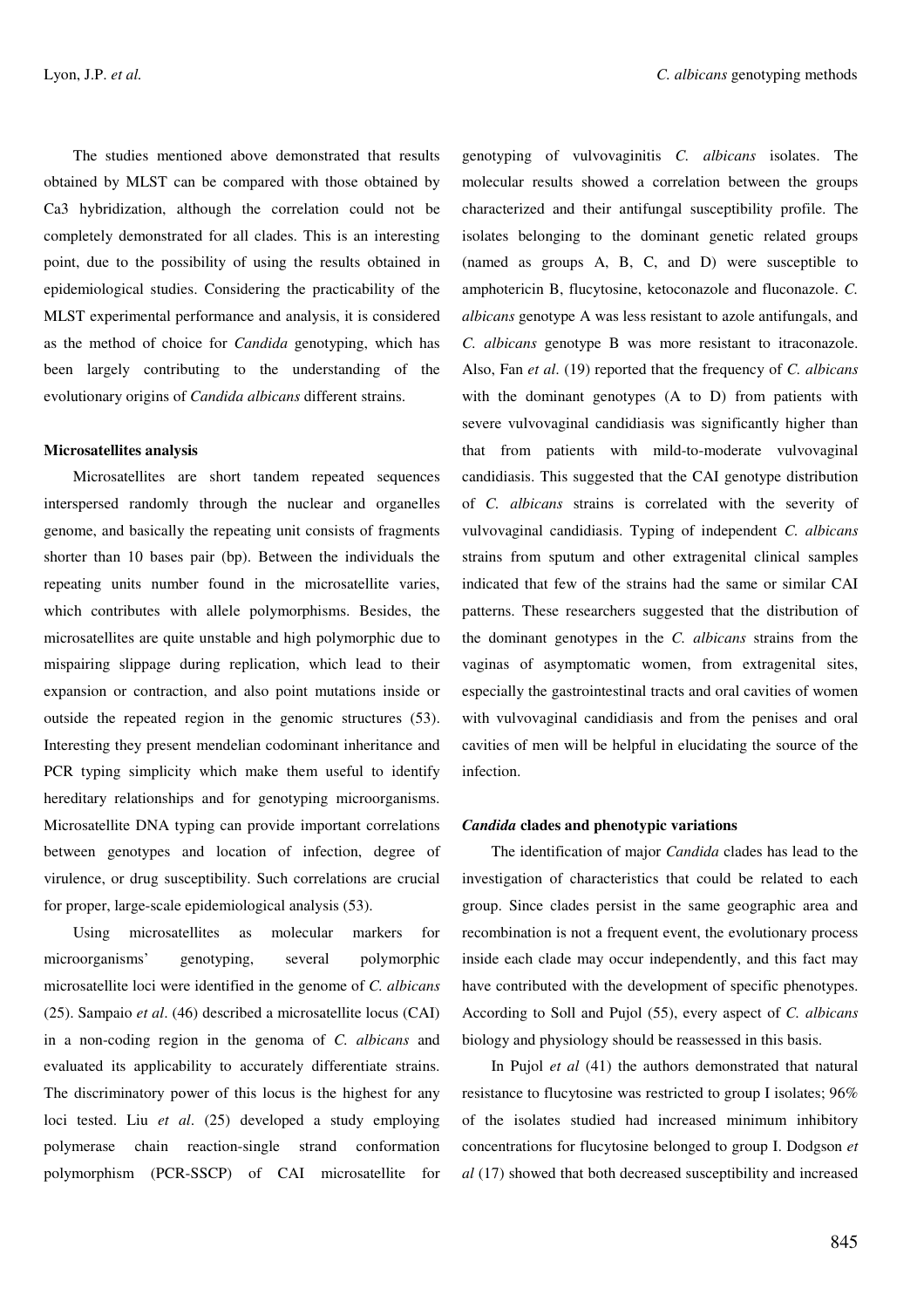resistance correlate in the majority of cases with a point mutation from cytosine to thymine at position 301 of the gene *FUR1*, which encodes phosphoribosyltransferase. This change results in an amino acid substitution from arginine to cysteine at position 101 in the Fur1 protein. The authors also showed that the mutation was restricted to clade I strains.

Considering the phenotypic analysis between the strains, Blignaut *et al* (3), using Ca3 hybridization to fingerprint 38 amphotericin B-resistant in *C. albicans* isolates, reported that the yeasts clustered in all clades, except clade III. Similarly, Liu *et al*. (25) associated the dominant groups found by microsatellite analysis with susceptibility profile to antifungal agents. However, the inexistence of studies that correlates the major groups formed by CAI microsatellite genotyping with the clades grouped by Ca3 hybridization or with MLST limits the analysis of *Candida* clades and their correlation with the phenotypic characteristics.

Several virulence factors contribute to the pathogenicity of *Candida* yeasts, including the ability to adhere to epithelial and endothelial cells, to hyphal germination, to extracellular proteinases and phospholipases, and to phenotypic switching (20, 26). Genotyping methods have been employed to investigate the correlation of strains and their virulence, but in many times, the methods employed lacked in accuracy and provided few information (54). Schmid *et al* (50) performed the clustering of 47 *Candida* isolates into 22 groups and attempted to correlate these groups with physiological traits in order to explain characteristics that determine colonization or infection. The authors found a great predominance of one group (group 13), which demonstrated the ability of the members of this group in colonizing human individuals. It was also observed that the members of this group were more often resistant to five fungicidal substances tested and that those isolates adhere more strongly to saliva-coated surfaces. The authors suggested that these characteristics may promote the pathogenicity of *C. albicans.*

The *ALS* (agglutinin-like sequence) gene family of *C. albicans* encodes eight large cell-surface glycoproteins, some of which act in adhesion process to host cells (35). The protein Als3p produced on *C. albicans* germ tubes and hyphae demonstrated to have adhesive function. Disruption of *ALS3* gene results in cells with reduced adherence to vascular endothelial and buccal epithelial cells, as well as a marked reduction in destruction of epithelial cells in the reconstituted human epithelium in *in vitro* model of candidiasis (20). Considering this, Zhao *et al* (60) developed a program with the aim of verifying the occurrence of clade-specific differences regarding *ALS3* genes. Clades differed with respect to prevalent *ALS3* alleles and its distribution, but were similar for the mean number of tandem repeat copies per *ALS3* allele. One allele (*ALS3*(*12*)) has 12 tandem repeat copies while the other (*ALS3*(*9*)) has 9 copies (35). Other studies related to the ALS gene family and their ability to influence cellular adhesion were also performed by the same research group (61). Using genomic DNA from *C. albicans* isolates from different geographical region, it was PCR-amplified and they demonstrated that prevalent alleles and allelic distributions varied among the clades for *ALS5* and *ALS6.* The authors also observed that ALS6 exhibited less variability than *ALS5* and the deletion of both *ALS5* alleles was associated particularly with clades III and SA.

Virulence factors of *C. albicans* and resistance to new antifungal agents are aspects that should be reevaluated by correlating the phenotypic characteristics with DNA fingerprinting. Researches have been collaborating to a more wild comprehension about these topics when they use genotyping methods that can be compared with other results in order to form a global profile of virulence related to strain specificity.

# **CONCLUSION**

The present review presented a brief description of methods employed in *C. albicans* genotyping, with special emphasis to Ca3 hybridization, MLST and Microsatellites. The arrangement of *C. albicans* yeasts in clades or groups provided important information about this organism regarding the geographic maintenance of strains and in the mode of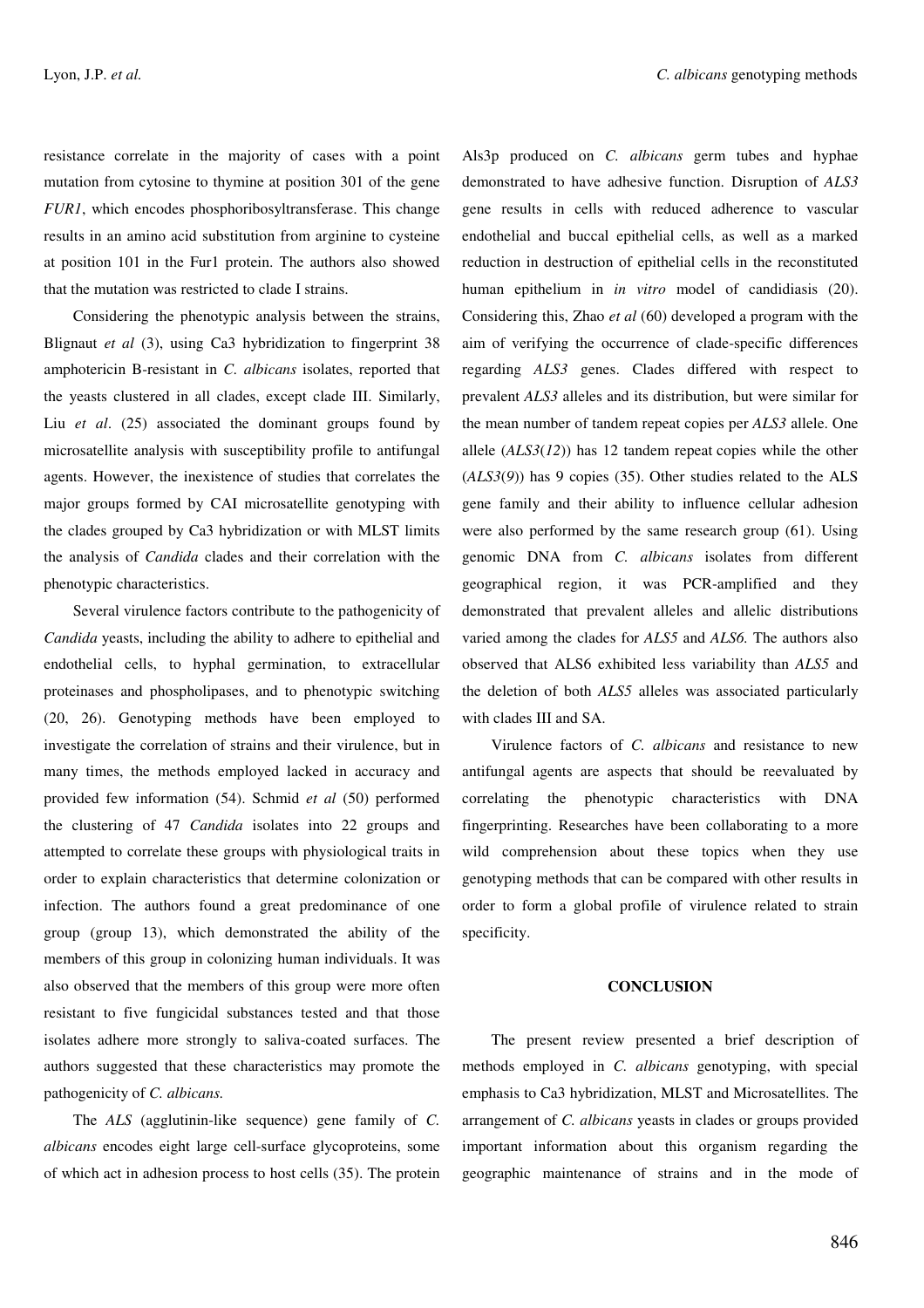reproduction, which is probably clonal with certain degree of DNA rearrangement that contributes to yeast microevolution. Virulence factors and antifungal resistance can be associated to established clades, but a broad field of investigation must be explored; several physiological traits should be reevaluated on this basis.

### **ACKNOWLEDGEMENTS**

This work was supported by Fundação de Amparo à Pesquisa do Estado de São Paulo (grant 2007/07162-5) and Fundação Valeparaibana de Ensino.

## **REFERENCES**

- 1. Anderson, J.; Srikantha, T.; Morrow, B.; Miyasaki, S.H., White, T.C.; Agabian, N., Schmid, J.; Soll, D.R. (1993). Characterization and partial nucleotide sequence of the DNA fingerprinting probe Ca3 of *Candida albicans, J. Clin. Microbiol*. 31(6), 1472–1480. PMID: 8314989.
- 2. Arnavielhe, S.; De Meeüs, T.; Blancard, A.; Mallié, M.; Renaud, F.; Bastide, J.M. (2000). Multicentric genetic study of *Candida albicans* isolates from non-neutropenic patients using MLEE typing: population structure and mode of reproduction. *Mycoses.* 43 (3-4), 109-17. DOI: 10.1046/j.1439-0507.2000.00552.x. PMID: 10907340.
- 3. Blignaut, E.; Molepo, J.; Pujol, C.; Soll, D.R.; Pfaller, M.A. (2005). Clade-related amphotericin B resistance among South African *Candida albicans* isolates. *Diagn. Microbiol. Infect. Dis.* 53(1): 29-31. DOI: 10.1016/j.diagmicrobio.2005.03.013. PMID: 16182076.
- 4. Blignaut, E.; Pujol, C.; Lockhart, S.; Joly, S.; Soll, D.R. (2002). Ca3 fingerprinting of *Candida albicans* isolates from human immunodeficiency virus-positive individuals reveals a new clade in South Africa. *J. Clin. Microbiol*. 40(3), 826-836. DOI: 10.1128/JCM.40.3.826-836.2002. PMID: 11880401.
- 5. Boldo, X.M.; Villa-Tanaca, L.; Zúñiga, G.; Hernández-Rodríguez, C. (2003). Genetic diversity among clinical isolates of *Candida glabrata* analyzed by randomly amplified polymorphic DNA and multilocus enzyme electrophoresis analyses. *J. Clin. Microbiol.* 41(10), 4799-4804. DOI: 10.1128/JCM.41.10.4799-4804.2003. PMID: 14532225.
- 6. Boriollo, M.F.; Rosa, E.A.; Gonçalves, R.B.; Höfling, J.F. (2006). Parity among interpretation methods of MLEE patterns and disparity among clustering methods in epidemiological typing of *Candida albicans*. *J. Microbiol. Methods*. 64, 346-365. DOI: 10.1016/j.mimet.2005.05.012. PMID: 16005996.
- 7. Botterel, F.; Desterke, C.; Costa, C.; Bretagne, S. (2001). Analysis of microsatellite markers of *Candida albicans* used for rapid typing. *J. Clin.*

*Microbiol*. 39(11), 4076-4081. DOI: 10.1128/JCM.39.11.4076- 4081.2001. PMID: 11682532.

- 8. Bougnoux, M.E.; Diogo, D.; François, N.; Sendid, B.; Veirmeire, S.; Colombel, J.F.; C. Bouchier, C.; Van Kruiningen, H.; d'Enfert, C.; Poulain D. (2006). Multilocus sequence typing reveals intrafamilial transmission and microevolutions of *Candida albicans* isolates from the human digestive tract. *J. Clin. Microbiol.* 44, 1810–1820. DOI: 10.1128/JCM.44.5.1810-1820.2006. PMID: 16672411.
- 9. Bougnoux, M.E.; Morand, S.; d'Enfert, C. (2002). Usefulness of multilocus sequence typing for characterization of clinical isolates of *Candida albicans*. *J. Clin. Microbiol.* 40(4), 1290-1297. DOI: 10.1128/JCM.40.4.1290-1297.2002. PMID: 11923347.
- 10. Bougnoux, M.E. ; Tavanti, A. ; Bouchier, C. ; Gow, N.A. ; Magnier, A. ; Davidson, A.D.; Maiden, M.C.; D'Enfert, C; Odds, F.C. (2003). Collaborative consensus for optimized multilocus sequence typing of *Candida albicans*. *J. Clin. Microbiol.* 41(11), 5265-5266. DOI: 10.1128/JCM.41.11.5265-5266.2003. PMID: 14605179.
- 11. Budtz-Jorgensen, E.; Mojon, E.; Rentsch, A.; Deslauriers, N. (2000). Effects of an oral healthy program on the occurrence of oral candidosis in a long-term care facility. *Community Dent. Oral Epidemiol*. 28 (2), 141- 149. DOI: 10.1034/j.1600-0528.2000.028002141. x. PMID: 10730723.
- 12. Cardona-Castro, N.; Revankar, S.G.; Ortiz, P.; Cuervo, C., Kirkpatrick, W.R.; McAtee, R.K.; Petterson, T.F. (2002). Proteinase detection, DNA typing and antimycotic susceptibility of *Candida* isolates from Colombian women with vulvovaginal candidiasis. *Rev. Iberoam. Micol.* 19 (2), 89-94. PMID: 12828510.
- 13. Chowdhary, A.; Lee-Yang, W.; Lasker, B.A.; Brandt, M.E.; Warnock, D.W.; Arthington-Skaggs, B.A. (2006). Comparison of multilocus sequence typing and Ca3 fingerprinting for molecular subtyping epidemiologically-related clinical isolates of *Candida albicans*. *Med. Mycol.* 44 (5), 405-417. DOI: 10.1080/13693780600612230. PMID: 16882607.
- 14. Clemons, K.V.; Feroze, F.; Holmberg, K.; Stevens, D.A. (1997). Comparative analysis of genetic variability among *Candida albicans* isolates from different geographic locales by three genotypic methods. *J. Clin. Microbiol*. 35(6), 1332-1336. PMID: 9163439.
- 15. Correia, A.; Sampaio, P.; Almeida, J.; Pais, C. (2004). Study of molecular epidemiology of candidiasis in Portugal by PCR fingerprinting of *Candida* clinical isolates. *J. Clin. Microbiol*. 42(12), 5899-5903. DOI: 10.1128/JCM.42.12.5899-5903.2004. PMID: 15583336.
- 16. Dassanayake, R.S.; Ellepola, A.N.; Samaranayake, Y.H.; Samaranayak, L.P. (2002). Molecular heterogeneity of fluconazole-resistant andsusceptible oral *Candida albicans* isolates within a single geographic locale. APMIS. 110(4), 315-324. DOI: 10.1034/j.1600- 0463.2002.100406. PMID: 12076267.
- 17. Dodgson, A.R.; Pujol, C.; Denning, D.W.; Soll, D.R.; Fox, A.J. (2003). Multilocus Sequence Typing of *Candida glabrata* Reveals Geographically Enriched Clades. *J. Clin. Microbiol*. 41(12), 5709 - 5717. DOI: 10.1128/JCM.41.12.5709-5717.2003. PMID: 14662965.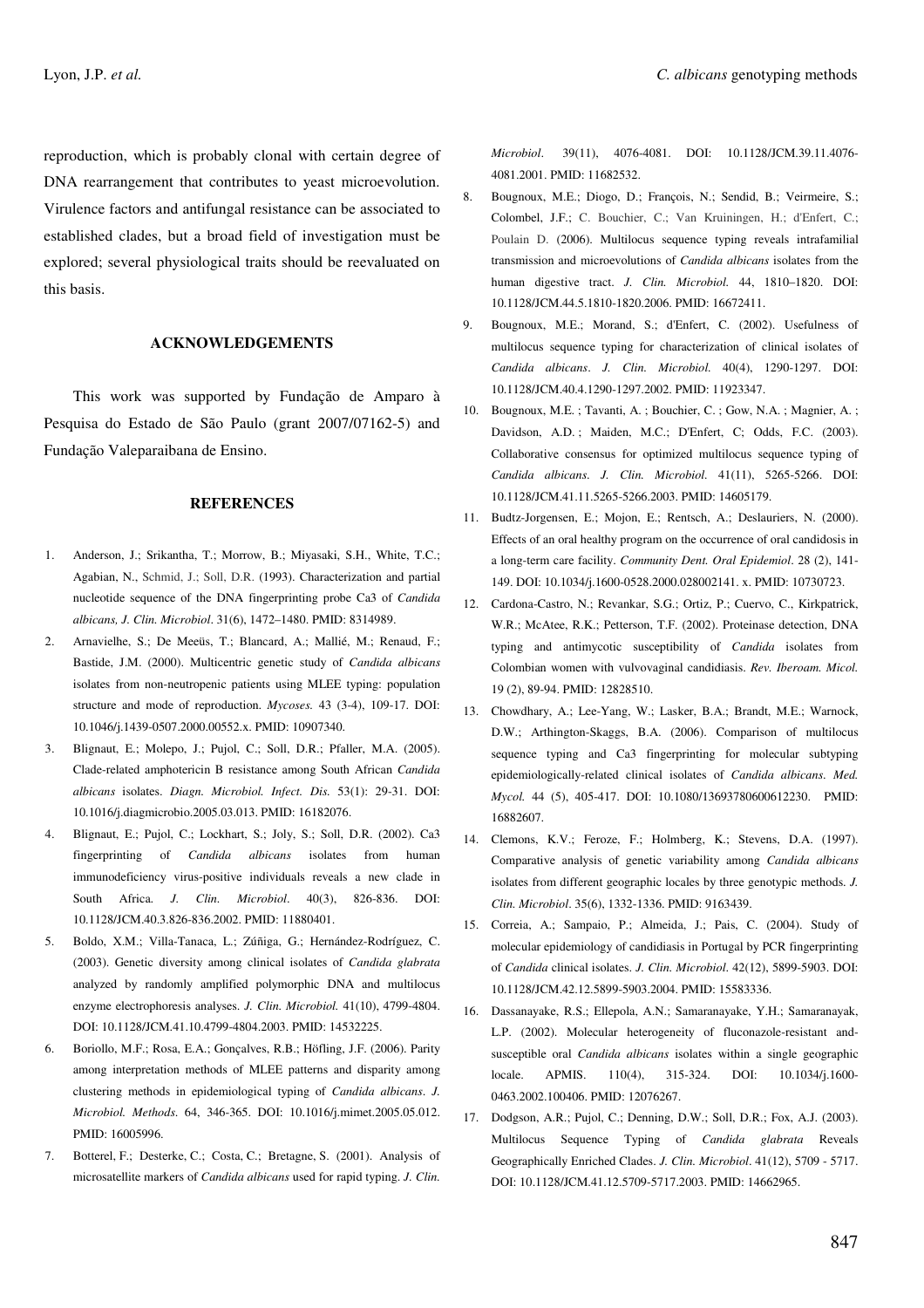- 18. Edelmann, A.; Krüger, M.; Schmid, J. (2005). Genetic relationship between human and animal isolates of *Candida albicans. J. Clin. Microbiol*. 43(12), 6164-6166. DOI: 10.1128/JCM.43.12.6164- 6166.2005. PMID: 16333121.
- 19. Fan, S.R.; Bai, F.Y.; Liao, Q.P.; Liu, Z.H.; Li, J.; Liu, X.P. (2008). Genotype distribution of *Candida albicans* strains associated with different conditions of vulvovaginal candidiasis, as revealed by microsatellite typing. Sex. Transm. Infect. 84(2), 103-106. DOI: 10.1136/sti.2007.025700. PMID: 17971371.
- 20. Gannoum, M. (2000). Potential role of phospholipases in virulence and fungal pathogenesis. *Clin. Microbiol. Rev*. 13(1), 122–43. PMID: 10627494.
- 21. Gudlaugsson, O.; Gillespie, S.; Lee, K.; Vande, B.J.; Hu, J.; Messer, S.; Herwaldt, L.; Pfaller, M., Diekema, D. (2003). Attributable mortality of nosocomial candidemia, revisited. Clin. Infect. Dis. 37(9),1172–1177. DOI: 10.1086/378745. PMID: 14557960.
- 22. Haberland-Carrodeguas, C.; Allen, C.M.; Beck, F.M.; Bueschiling, W.J.; Koletar, S.L.; Sundstron, P. (2002). Prevalence of fluconazole-resistant strains of *Candida albicans* in otherwise healthy outpatients. J. Oral Pathol. Med. 31(2), 99-105. DOI: 10.1034/j.1600-0714.2002.310207.x. PMID: 11896831.
- 23. Hajjeh, R.A.A.; Sofair, A.N.; Harrinson, L.H.; Lyon, G.M.; Arthingon-Skaggs, B.A.; Mirza, S.A.; Phelan, M.; Morgan, J.; Lee-Yang, W.; Ciblak, M.A.; Benjamin, L.E; Sanza, L.T.; Huie, S.; Yeo, S.F.; Brandt, M.E.; Warnock, D.W. (2004). Incidence of bloodstream infections due to *Candida species* and in vitro susceptibilities of isolates collected from 1998 to 2000 in a population-based active surveillance program. *J. Clin. Microbiol.* 42(4); 1519-1527. DOI: 10.1128/JCM.42.4.1519-1527.2004. PMID: 15070998.
- 24. Lian, C.; Zhao, J.; Zhang, Z.; Liu, W. (2004). Genotype of *Candida* species associated with different conditions of vulvovaginal candidosis. *Mycoses.* 47(11-12), 495–502. DOI: 10.1111/j.1439-0507.2004.01049.x. PMID: 15601456.
- 25. Liu, X.P.; Fan, S.R.; Bai, F.Y.; Li, J.; Liao, Q.P. (2008). Antifungal susceptibility and genotypes of *Candida albicans* strains from patients with vulvovaginal candidiasis. *Mycoses.* 52(1), 24-28. DOI: 10.1111/j.1439-0507.2008.01539.x. PMID: 18498300.
- 26. Lyon, J.P.; Resende, M.A. (2007). Evaluation of adhesion to buccal epithelial cells in *Candida* species obtained from denture wearers after exposure to fluconazole. *Mycoses.* 50(1), 21-24. DOI: 10.1111/j.1439- 0507.2006.01292.x. PMID: 17302743.
- 27. Lockhart, S. R.; Fritch, J.J.; Meier, A.S.; Schroppel, K.; Srikantha, T.; Galask, R.; Soll, D.R. (1995). Colonizing populations of *Candida albicans* are clonal in origin but undergo microevolution through C1 fragment reorganization as demonstrated by DNA fingerprinting and C1 sequencing. *J. Clin. Microbiol.* 33(6), 1501-1509. PMID: 7650175.
- 28. Lott, T.J.; Holloway, B.P.; Logan, D.A.; Fundyga, R.; Arnold, J. (1999). Towards understanding the evolution of the human commensal yeast

*Candida albicans*. *Microbiology.* 145, 1137-1143. DOI: 10.1128/JCM.39.11.4076-4081.2001. PMID: 10376829.

- 29. Maiden, M.C.J. (2006). Multilocus sequence typing of bacteria. *Annu. Rev. Microbiol.* 60, 561–588. DOI: 10.1146/annurev.micro.59.030804.121325. PMID: 16774461.
- 30. Mata, A. L.; Rosa, R.T.; Rosa, E.A.R.; Goncalves, R.B.; Hofling, J.F. (2000). Clonal variability among oral *Candida albicans* assessed by allozyme electrophoresis analysis. *Oral Microbiol. Immunol*. 15(6), 350– 354. DOI: 10.1034/j.1399-302x.2000.150602.x. PMID: 11154430.
- 31. Maza, J.L.; Elguezabal, N.; Prado, C.; Ellacuria, J.; Soler, I.; Pontón, J. (2002). *Candida albicans* adherence to resin-composites restorative dental materials: influence of role human saliva. *Oral Surg. Oral Med. Oral Pathol. Oral Radiol. Endod*. 94(5), 589-92. DOI: 10.1067/moe.2002.126024. PMID: 12424453.
- 32. Odds, F.C.; Bougnoux, M.E.; Shaw, D.J.; Bain, J.M.; Davidson, A.D.; Diogo, D.(2007). Molecular phylogenetics of *Candida albicans*. *Eukaryot Cell* 6 (6), 1041-1052. DOI: 10.1128/EC.00041-07. PMID: 17416899.
- 33. Odds, F.C.; Davidson, A.D.; Jacobsen, M.D.; Tavanti, A.; Whyte, J.A.; Kibbler, C.C.; Ellis, D. H.; Maiden, M. C. J.; Shaw, D. J.; Gow N. A. R. (2006). *Candida albicans* strain maintenance, replacement, and microvariation demonstrated by multilocus sequence typing. *J. Clin. Microbiol*. 44(10), 3647-3658. DOI: 10.1128/JCM.00934-06. PMID: 17021093.
- 34. Odds, F.C.; Jacobsen, M.D. (2008). Multilocus sequence typing of pathogenic *Candida* species. *Eukaryot. Cell.* 7(7), 1075-1084. DOI: 10.1128/EC.00062-08. PMID: 18456859.
- 35. Oh, S.H.; Cheng, G.; Nuessen, J.A.; Jajko, R.; Yeater, K.M.; Zhao, X.M.; Pujol, C.; Soll, D.R.; Hoyer, L.L. (2005). Functional specificity of *Candida albicans* Als3p proteins and clade specificity of ALS3 alleles discriminated by the number of copies of the tandem repeat sequence in the central domain. *Microbiol.* 151(Pt3), 673-681. DOI: DOI 10.1099/mic.0.27680-0. PMID: 15758214.
- 36. Pinto, P.M.; Resende, M.A.; Koga-Ito, C.Y.; Tendler, M. (2004). Genetic variability analysis among clinical *Candida* spp. isolates using random amplified polymorphic DNA. *Mem. Inst. Oswaldo Cruz*. 99 (2), 147-152. DOI: 10.1590/S0074-02762004000200006. PMID: 15250467.
- 37. Poulter, R.T. (1987). Natural auxotrophic heterozygosity in *Candida albicans*. *Crit. Rev. Microbiol.* 1987. 15:(1), 97–101. DOI: 10.3109/10408418709104452. PMID: 3319426.
- 38. Pujol, C.; Joly, S.; Lockhart, S.R.; Noel, S.; Tibayrene, M.; Soll, D.R. (1997). Parity among the randomly amplfied polymorphic DNA method, multilocus enzyme electrophoresis, and southern blot hybridization with the moderately repetitive DNA probe Ca3 for fingerprinting *Candida albicans*. *J. Clin. Microbiol*. 35(9), 2348-2358. PMID: 9276415.
- 39. Pujol, C.; Joly, S.; Nolan, B.; Srikantha, T.; Soll, D.R. (1999). Microevolutionary changes in *Candida albicans* identified by the complex Ca3 fingerprinting probe involve insertions and deletions of the